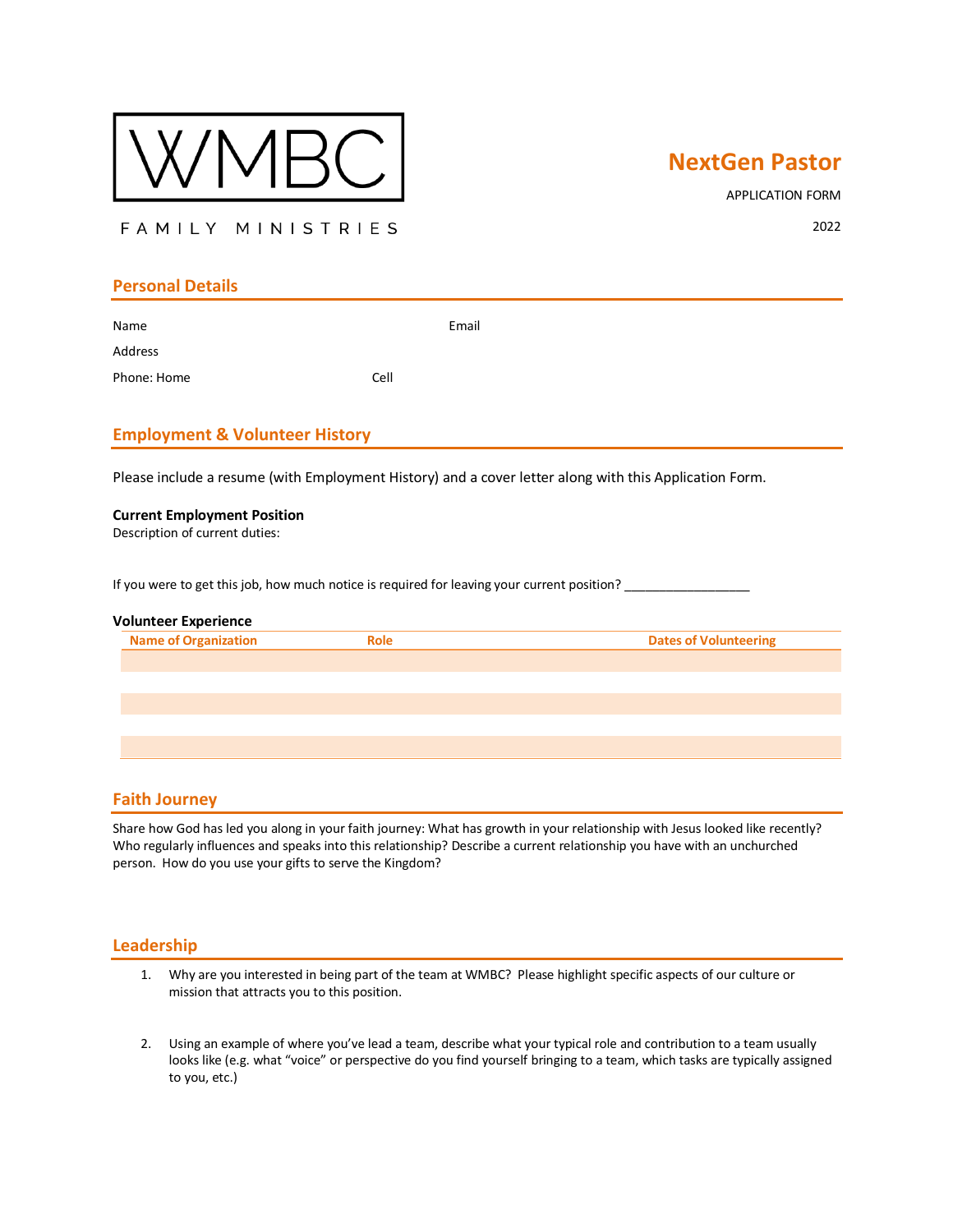- 3. Give an example of a problem you encountered in the last 6 months, and describe the process or steps you went through in your attempt to solve it. What were the aspects of this problem that you found most challenging?
- 4. Please list the questions you have of us that will help you determine if this position is the best fit for you.

### **Role-specific questions**

- 1. It's important for teams to know when they're succeeding. Create 5 questions you could use to evaluate a weekly Junior High ministry experience
	- 1. 2. 3. 4. 5.
- 2. A common tension when programming for kids and teens exists between religiosity and entertainment. On the ends of this spectrum, we are either creating an environment that is heavy on discipleship practices such as Bible drills and memorization but is unengaging and even boring for kids, or we are creating something that is entertaining and engaging but weak on actually moving kids forward in their relationship with God.
	- a. Where do you fall on this spectrum? Which direction do you tend to lean towards?
- 3. We've outlined five core competencies for this role below. Identify what you believe are your top three strengths and explain why.
	- Public Speaking / Teaching
	- Administration
	- Relationship Building
	- Leading Teams
	- Event Planning

### **References**

Please give the names of two people who may be approached for confidential references on your behalf – one should be your current employer: